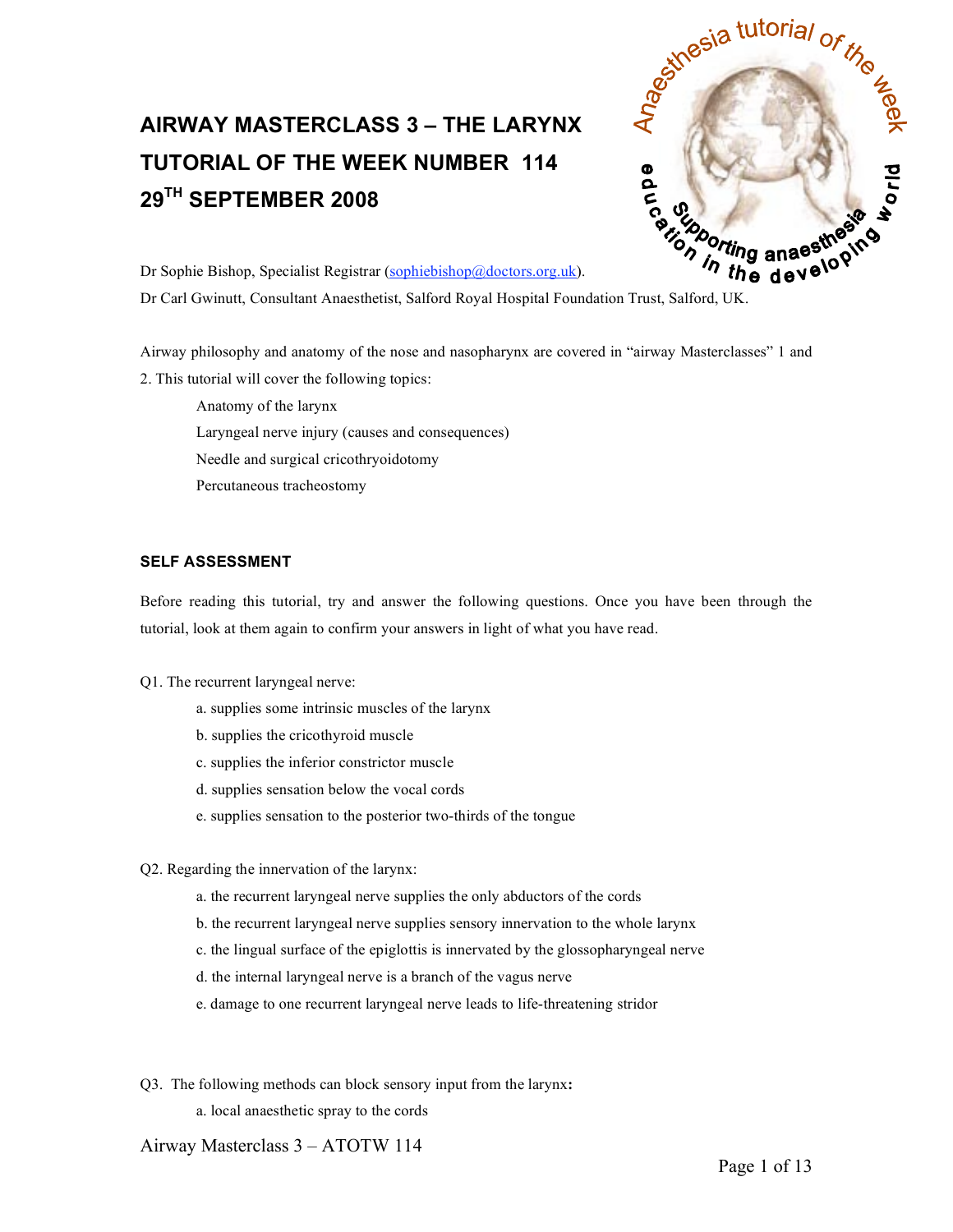- b. local anaesthetic to the pyriform fossa
- c. retrograde local anaesthetic spray through cricothyroid membrane
- d. superior laryngeal nerve block in hypothyroid groove
- e. recurrent laryngeal nerve block

Q4. Success of cricoid pressure in preventing aspiration depends on:

- a. absence of a nasogastric tube
- b. an intact cricoid cartilage
- c. the oesophagus being pressed onto the vertebral body
- d. extension of the neck
- e. preoxygenation for 5 minutes

What are the indications for performing a tracheostomy on the Intensive Care Unit?

What are the common complications of a percutaneous tracheostomy?

# **THE LARYNX**

## **Functions**

The larynx acts as a protective sphincter of the respiratory tract, separating the trachea from the upper gastrointestinal tract, preventing aspiration during swallowing. It contains the vocal apparatus, and so is important in communication, but it is also required for an effective cough and to perform a valsalva manoeuvre.

#### **Anatomy of the larynx**

The larynx is located in the anterior part of the neck, anterior to the bodies of the fourth to sixth cervical vertebrae and the laryngopharynx. On each side of the larynx is the carotid sheath and a lobe of the thyroid gland. The latter are joined anteriorly by the thyroid isthmus that overlies the second to fourth tracheal rings. Further anteriorly lies the superficial and deep fascia and platysma muscle.

The larynx is made up of 9 cartilages forming the laryngeal skeleton, these are joined by various ligaments and membranes (Figs 1,2). It has three unpaired cartilages (thyroid, cricoid, epiglottis) and three paired cartilages (arytenoid, corniculate, cuneiform).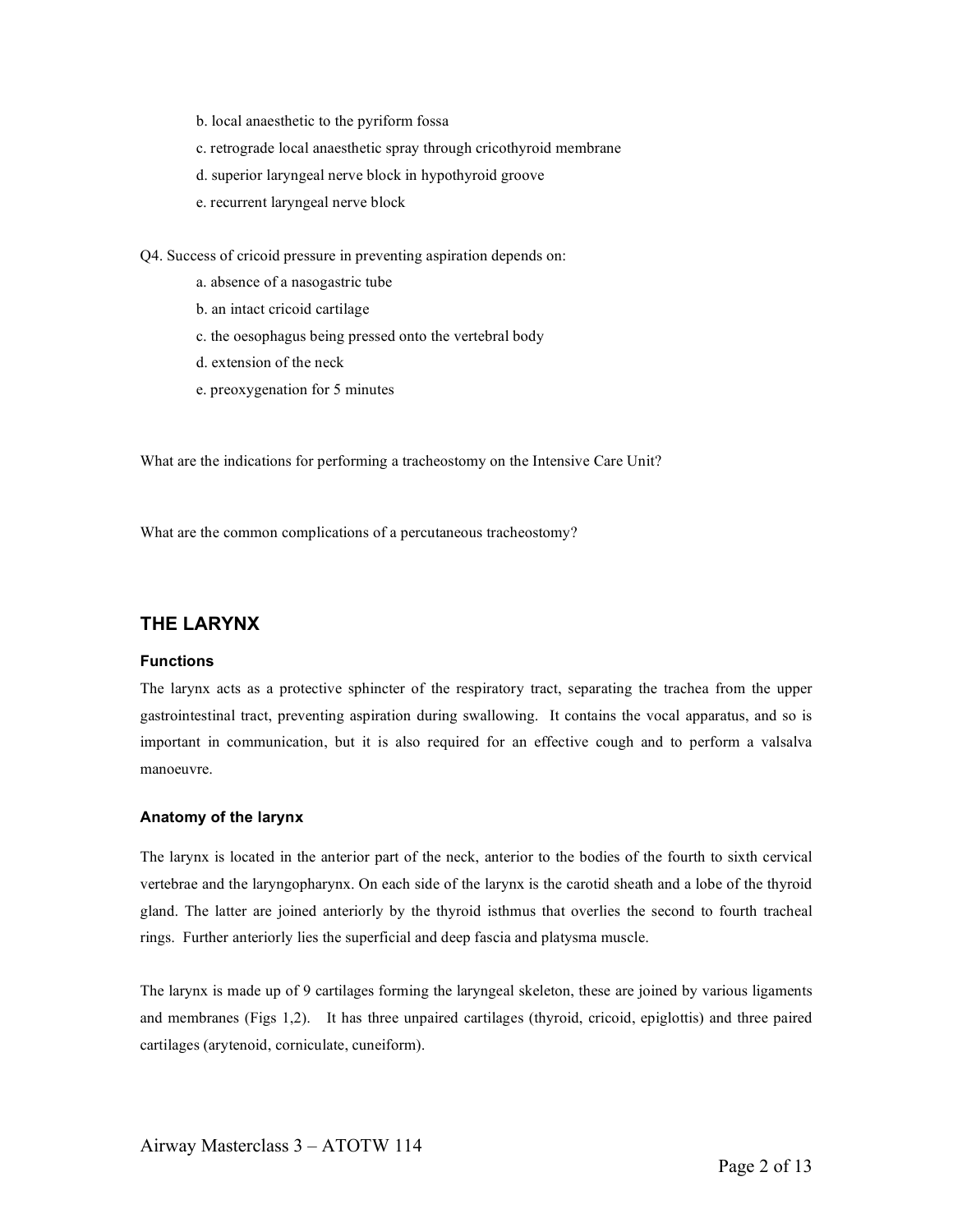

Fig1. Anterior view of laryngeal cartilages

The hyoid bone (level with C3) is not strictly part of the larynx but is attached by the thyrohyoid membrane to the thyroid cartilage. Below this are the three unpaired midline cartilages:

- 1. **Thyroid cartilage.** This is the largest of the laryngeal cartilages, shaped like a 'shield', with two laminae that are fused in the midline at an angle of 90° in men (120° in women) forming the subcutaneous laryngeal prominence (Adam's apple). The upper (C4) and lower (C5) borders comprise superior and inferior cornua (horns). The superior border is attached to hyoid bone by the thyrohyoid membrane. The inferior cornu articulates with the cricoid cartilage.
- 2. **Cricoid cartilage.** This is a complete ring of cartilage at level of C6, with a larger posterior lamina and narrower anterolateral arch. It articulates laterally with the inferior thyroid cornua, and posteriorly with the arytenoid cartilages. It is attached to the inferior border of the thyroid cartilage by the cricothyroid ligament and to the superior border of the first tracheal ring by the cricotracheal ligament. Because it is a complete ring, application of pressure anteriorly will compress the oesophagus that lies posteriorly – a technique used during rapid sequence induction of anaesthesia to help prevent aspiration of regurgitated gastric contents (cricoid pressure, Sellick's manoeuvre).
- 3. **Epiglottis.** This is a "leaf-shaped" elastic cartilage, the inferior narrower end is attached to the thyroid cartilage (to the back of the laryngeal prominence) by the thyroepiglottic ligament. It is attached anteriorly to the hyoid bone by the hyoepiglottic ligament. The upper broader end is free to project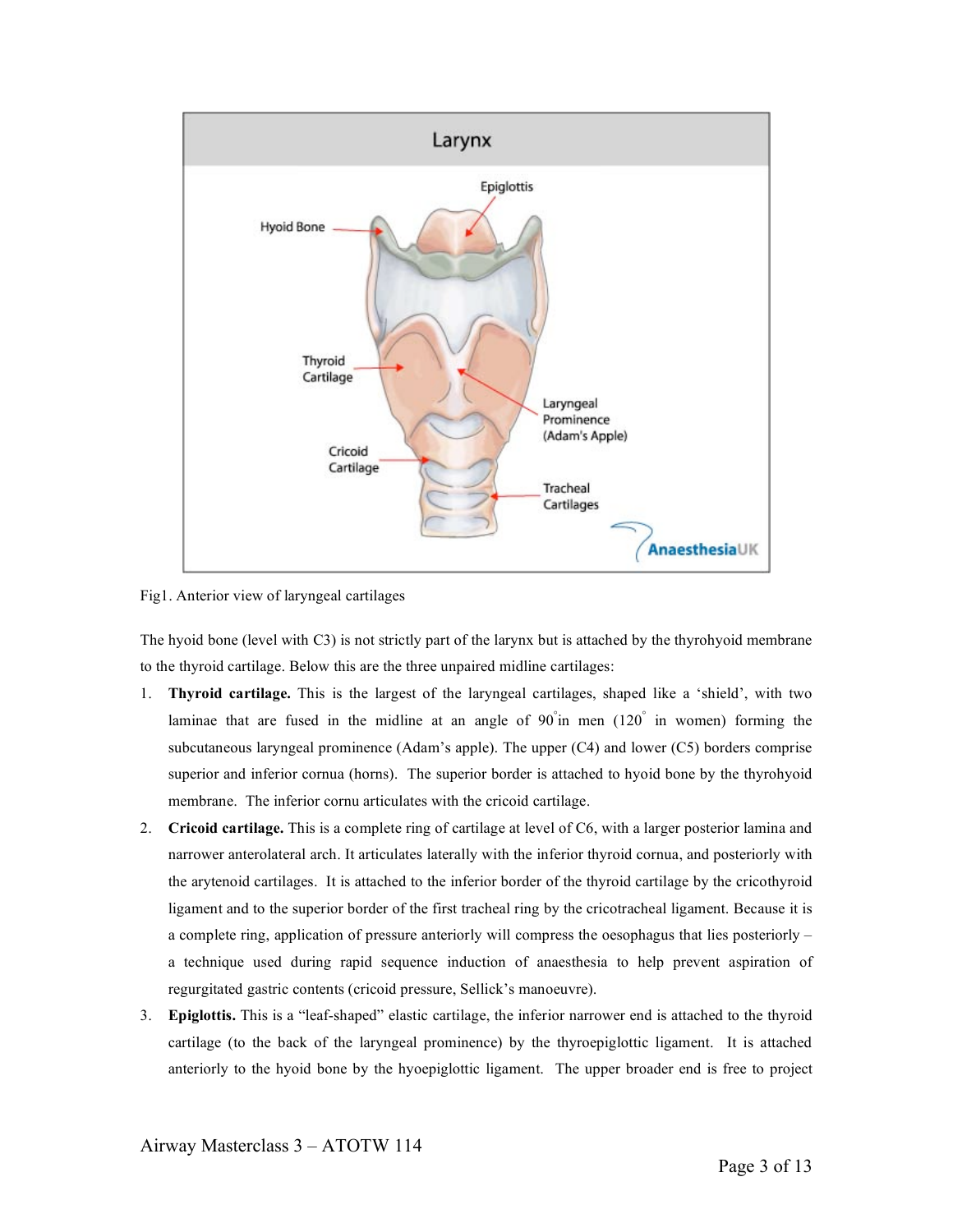superiorly and the depression between the mucous membrane covering the posterior part of the tongue and the epiglottis is called the vallecula.



Fig 2. Lateral view of laryngeal cartilages

# **The paired cartilages**

- 1. **Arytenoids.** These are paired pyramidal shaped cartilages which articulate with the superior border of the lamina of the cricoid. Each has an apex to which the corniculate cartilages attach, an anterior vocal process (posterior attachment of vocal ligament) and a lateral muscular process which attaches to the cricoarytenoid muscles. The arytenoids may be the only visible structures in an "anterior" airway, as they are the posterior attachment of the vocal cords.
- 2. **Cuneiforms and corniculates.** These are small cartilages found in the aryepiglottic folds (corniculate cartilages attach to apex of arytenoids).

# **Ligaments and membranes**

There are a number of ligaments and membranes within the larynx. The ligaments link together the cartilages and the membranes contribute towards the vocal structures. Of particular note are the:

**Thyrohyoid membrane** – connects the thyroid cartilage and the hyoid bone. **Hypo-epiglottic ligament** – connects the hyoid bone to the lower part of the epiglottis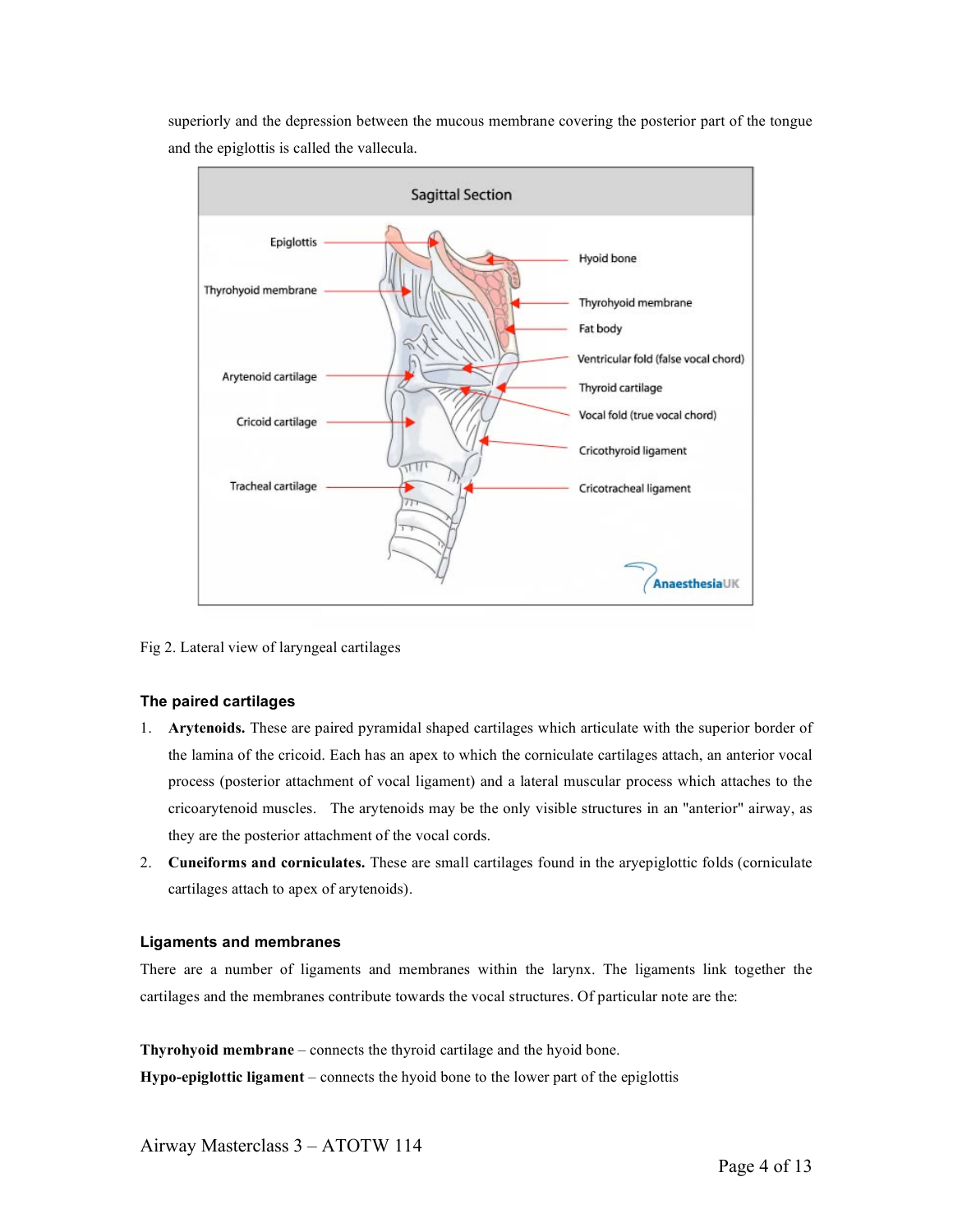**Cricothyroid membrane** – connects the thyroid and the cricoid, this is the site chosen for cricothyroidotomy (see below).

**Cricotracheal ligament** – connects the cricoid to the first ring of the trachea.

**Cricovocal membrane** – connects from the upper border of the cricoid cartilage to the laryngeal prominence of the thyroid cartilage and vocal process of the arytenoid. The upper border forms the vocal ligament, that provides the structure for the true vocal cord.

### **Blood supply of the larynx.**

The superior laryngeal artery is a branch of the superior thyroid artery, and the inferior laryngeal artery a branch from the inferior thyroid artery.

#### **The innervation of the larynx**

The larynx is supplied by branches of the vagus  $(X)$  cranial nerve:

**Superior laryngeal nerve (SLN).** This leaves the vagus high in the neck. It divides into the:

- Internal branch: Sensory supply to the glottis and supraglottis, and inferior epiglottis.

- External branch: Motor supply to the cricothyroid muscle, which tenses the vocal folds.

**Recurrent laryngeal nerve (RLN)**. On the right, leaves the vagus as it crosses the subclavian artery, passes under the artery and ascends to reach the larynx, lying between the oesophagus and trachea. On the left, leaves the vagus as it crosses the arch of the aorta, passes under the aorta and ascends as on the right. Sensory supply to the subglottis and motor supply to all intrinsic muscles of the larynx (except cricothyroid).

**Glossopharyngeal (IX) cranial nerve.** Sensory supply to the tongue base and vallecula (superior border of epiglottis).

## **THE APPLIED ANATOMY OF THE LARYNX**

Local anaesthesia of the airway is essential for awake fibreoptic intubation as described in Airway Masterclass 2, the simplest and commonest method to use is topical lignocaine (nebulised, gargled or most commonly a 'spray as you go' technique). This method can be supplemented with a SLN block and a transtracheal block (see below). The external branch of the SLN can be blocked below the greater horn of the hyoid, through the thyrohyoid membrane. The internal branch of SLN can be blocked by placing pledgets soaked in lignocaine in the pyriform fossa.

Transtracheal block.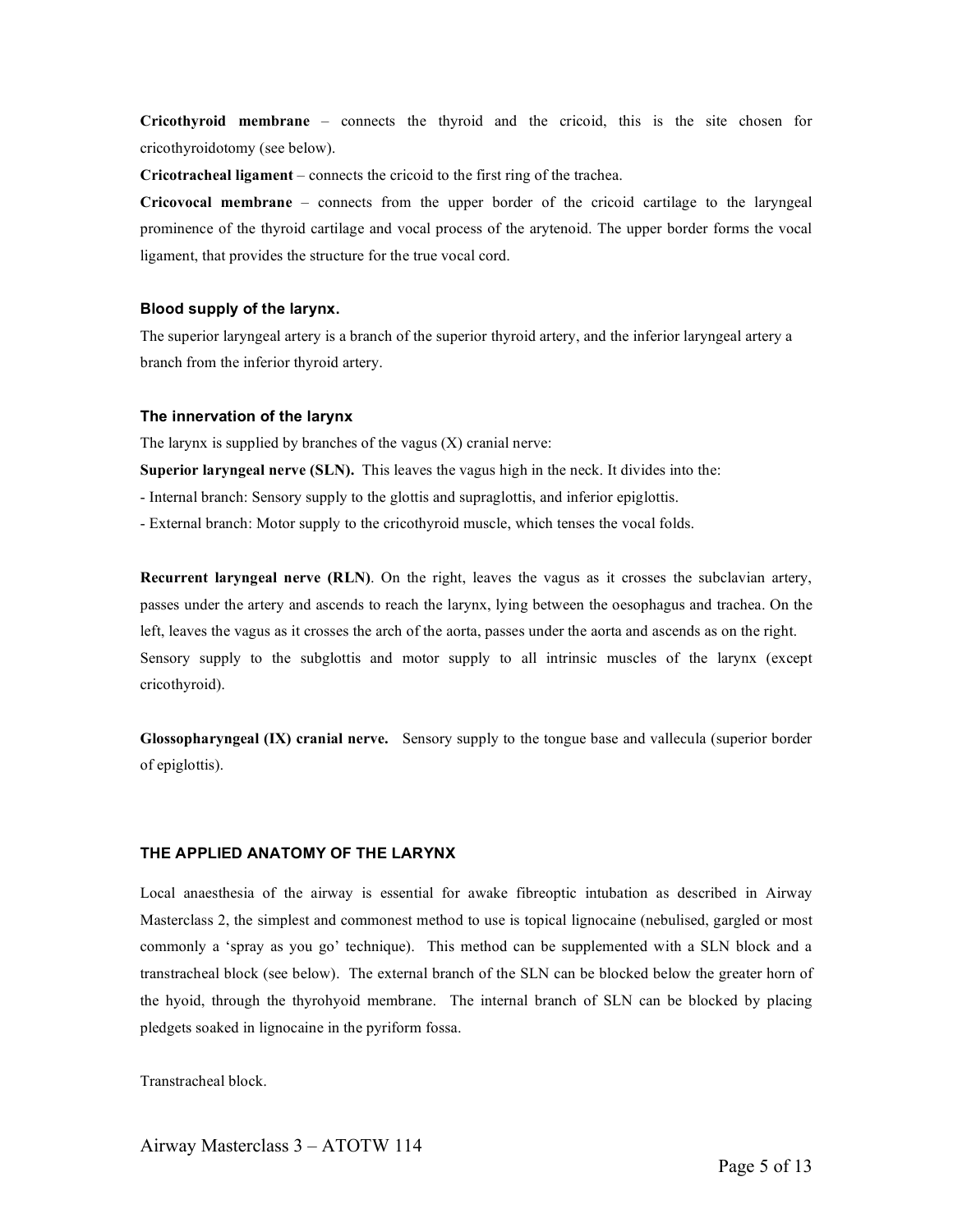This provides rapid anesthesia of the entire trachea between the carina and the vocal cords. Prepare 3mls of 2% lignocaine in a 10ml syringe with a 23G needle attached. Identify the cricothyroid membrane and insert the needle, directed posteriorly. Confirm that the tip of the needle is within the trachea by aspirating air. The lignocaine is then injected rapidly, and the needle withdrawn. The patient will cough, drawing the local anesthetic down to the carina, and then spraying it over the entire trachea, up to the vocal cords. Complications of the transtracheal block include bleeding, tracheal injury, and subcutaneous emphysema.

The laryngeal nerves can be injured in a number of ways:

- Surgery (thyroid, carotid artery, lung and cardiac)
- Cancer lung, oesphageal or enlarged lymph nodes
- Enlarged right atrium
- Thyroid gland
- Cervical trauma
- Insertion of a Laryngeal Mask Airway, endotracheal intubation

**SLN** – external branch – may be damaged during thyroid surgery, as it lies with the superior thyroid vessels. Loss of cricothryoid causes loss of vocal cord tension and hoarseness following unilateral damage. This may be temporary as the opposite cricothyroid often compensates.

**RLN** – may be damaged during thyroid surgery, as it lies close to the inferior thyroid vessels. Due to the long thoracic course of the nerve, it can be damaged by aortic aneurysms, enlarged right atrium, lung and oesphageal cancer and enlarged lymph nodes.

If unilateral RLN injury occurs, the vocal cord adopts a midline position, resulting in voice hoarseness (this may be the presenting complaint of serious underlying pathology), ineffective cough and recurrent aspiration. In the case of bilateral RLN injury, vocal cord function is lost, resulting in life threatening airway obstruction.

#### **Emergency Airways**

#### *Can't intubate, can't ventilate (CICV)*

This is a life threatening emergency which, if managed badly, will lead to morbidity and death. Knowledge of the anatomy of the larynx will aid in the safe and effective management of this situation. This tutorial will cover the procedures of emergency needle and surgical cricothryoidotomy, but both skills should be practiced where ever possible on a manikin. The advice given below is based on the use of what is felt to be the most widely available equipment in hospitals, accepting that there are a variety of commercial pieces of apparatus now available. *It is essential that everyone should know the location of such equipment and be familiar with how to use it in an emergency situation.* For further guidance of CICV see Plan D of the Difficult Airway Society guidelines (http://www.das.uk.com/guidelines/cvci.html).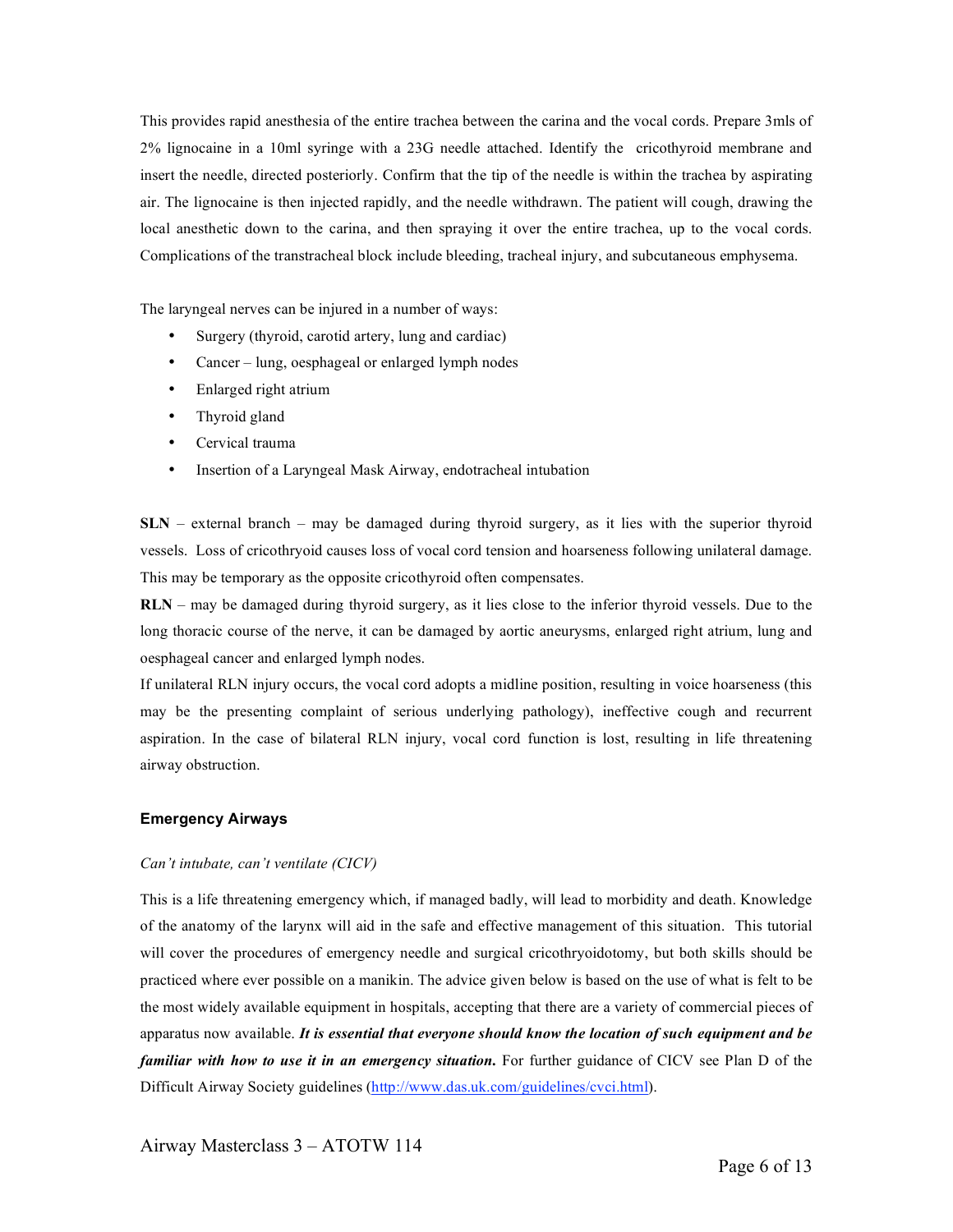In the situation of CICV with increasing hypoxaemia, the decision to attempt transtracheal oxygenation must be made early as it takes time to gather equipment and achieve success. Even then, ability to oxygenate may be limited. Having a plan of what to do in this situation is essential in order to prevent hypoxic cardiac arrest or hypoxic brain damage.

### **Needle cricothyroidotomy**

This is quicker and easier than a surgical cricothyroidotomy. It is performed via the cricothryoid membrane that is relatively easily palpable, avascular and superficial.

- Prepare a 10ml syringe containing 5ml saline and attach to a large bore IV cannula (14-16G) .
- Extend the neck and identify the cricothyroid membrane. This is usually felt as the depression between the thyroid cartilage and cricoid ring.
- Stabilise the trachea with the thumb and forefinger of one hand to prevent lateral movement of the trachea.
- Puncture the skin vertically in the midline, directly over the cricothryoid membrane.
- Advance through the cricothyroid membrane in a slightly caudal direction. Withdraw the syringe plunger gently, aspiration of air bubbles freely into the syringe comfirms tracheal placement of the tip of the cannula.
- Angle the cannula at approximately 45 degrees and advance the cannula over the needle, taking care not to advance the needle too far and risk perforating the posterior wall of the trachea (Fig 3a).
- Remove the needle and try to prevent the cannula from kinking (ask an assistant to hold it in place) and being displaced as oxygen is delivered.
- Attach the cannula to high flow oxygen supply via oxygen tubing with a hole cut into the side of the tubing or via a 3-way tap (Fig 3b) or "Y" connector. Intermittent ventilation can be achieved by occluding the open hole cut into the oxygen tubing (or occlusion of one limb of the connector) with your thumb. The usual recommendation is to insufflate oxygen by occlusion for one second and releasing it for four seconds. The latter allows expiration to occur (and excess gas to be vented) via the patient's own airway, NOT the cannula. This is usually heard as vigorous bubbling sound as gas escapes via this route during insufflation.
- An alternative is to use a device that delivers high flow oxygen, e.g. a Sander's injector or Manujet device. There is a high risk of barotrauma with these devices due to the high pressures which can rapidly develop.
- Check for rise and fall of the chest.
- Plan for an emergency tracheostomy.

Transtracheal oxygenation is a temporary measure (30-40min), ultimately limited by inadequate elimination of carbon dioxide as effective ventilation is not possible. If surgical emphysema develops –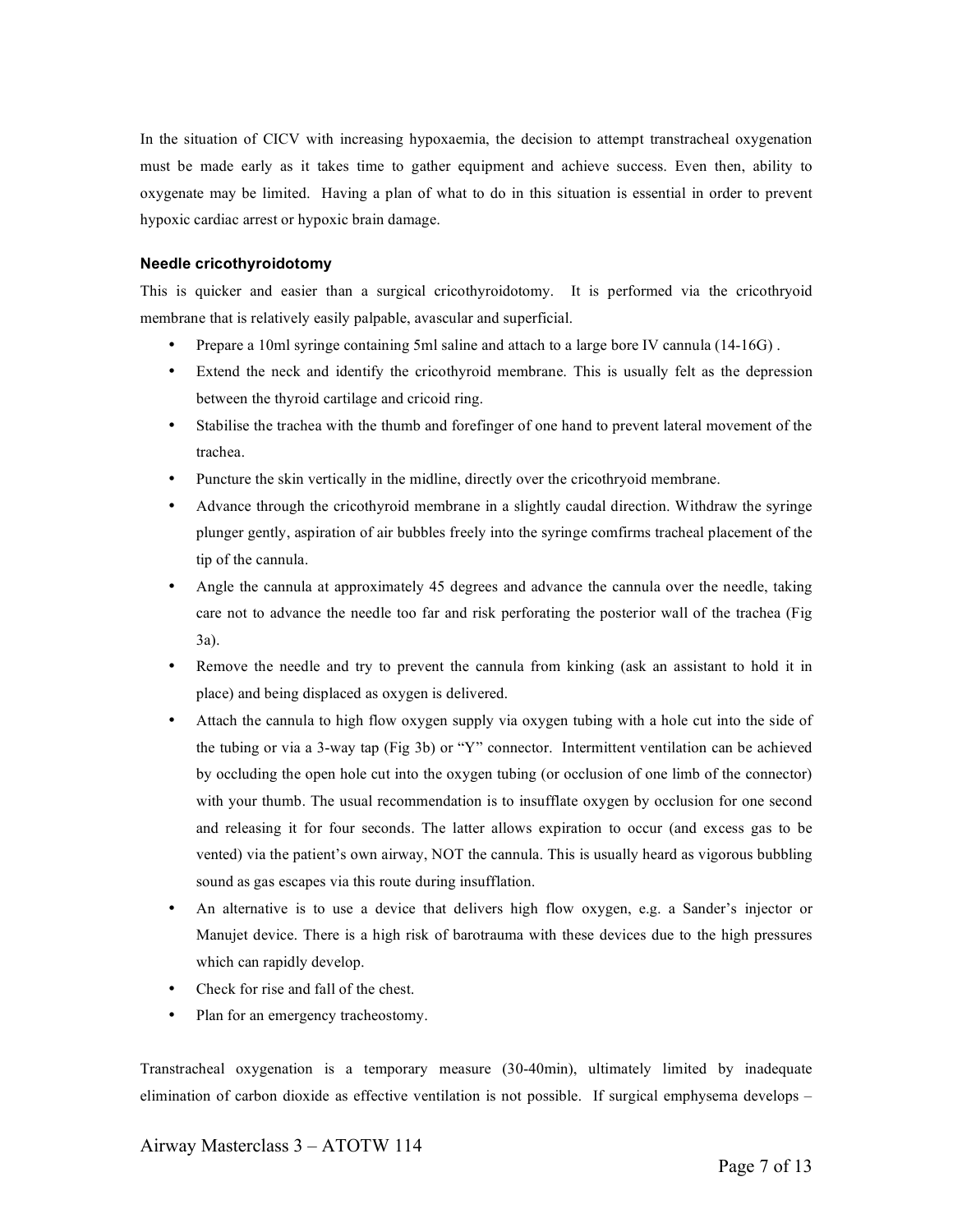stop ventilating immediately as this signifies a misplaced cannula, and if using a Sander's injector can result in catastrophic surgical emphysema.

The technique described above is very useful if there is no commercial kit available to carry out a cricothyroidotomy (e.g. Patil cricothyroidotomy kit, Cooke Medical, Fig 3c). However, when using a small diameter device, there is a high risk of it becoming blocked or displaced.



Fig 3a. Needle cricothyroidotomy



Fig 3b. Oxygen tubing attached to cannula via 3-way tap



Fig 3c. Patil cricothyroidotomy kit.

A major disadvantage of this technique is when the upper airway is completely occluded and expiration and escape of excessive gas volumes cannot occur via the patient's normal airway. In these circumstances, only small volumes of oxygen should be insufflated and arrangements made for an urgent surgical airway to allow ventilation (see below). Simply inserting additional cannulas does not allow expiration to occur. (To test this, take a clean 16G cannula and try to exhale through it!).

A number of other techniques of delivering oxygen via a transtracheal cannula have been described, (e.g. 16G cannula connected to ETT connector from 3.5 neonatal tracheal tube, 16G cannula connected to 10ml syringe with plunger removed, size 7.0 ETT inserted into barrel and cuff inflated), these only allow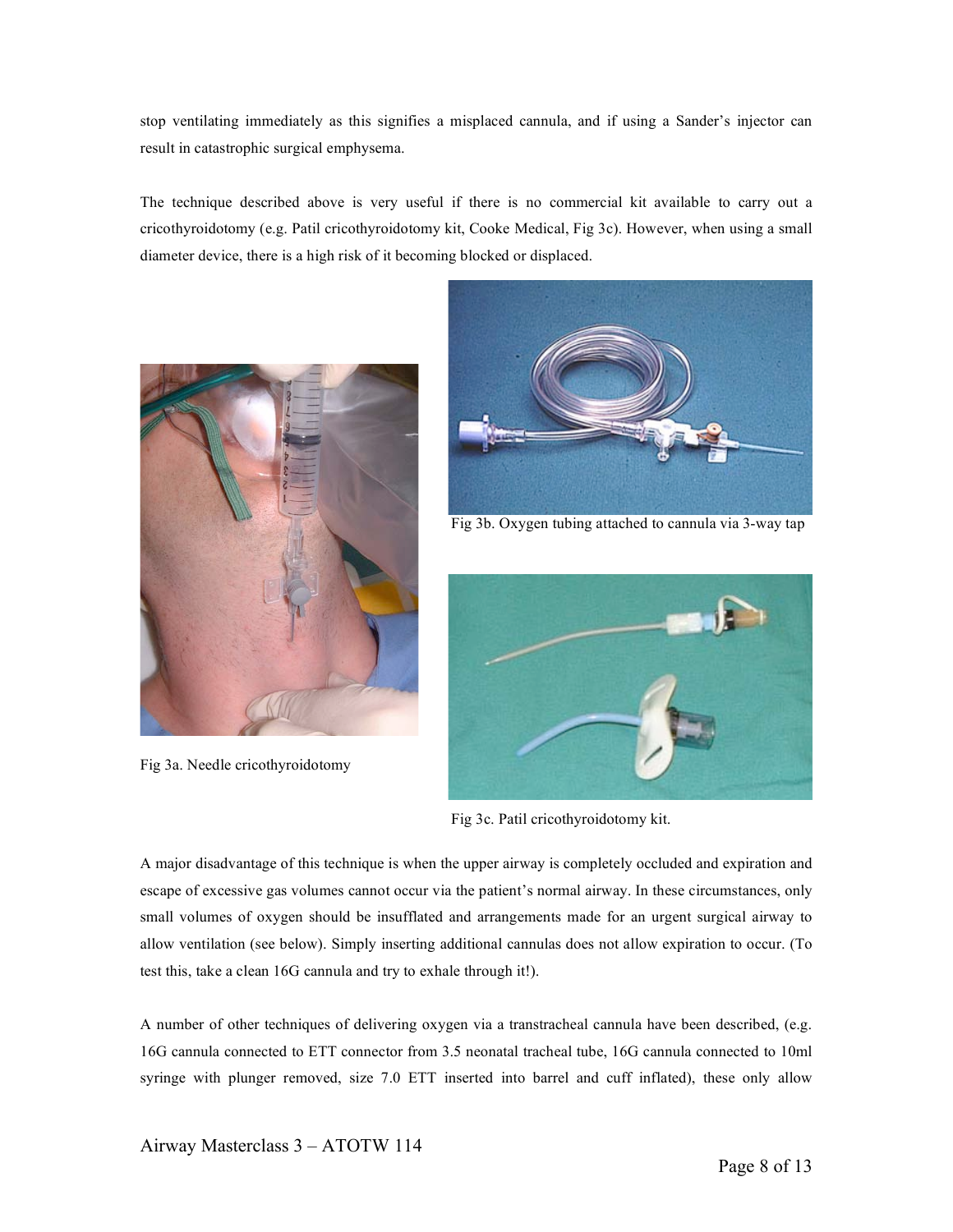connection to a self-inflating bag-valve device or anaesthetic breathing system and sufficient pressure to overcome the resistance of the cannula cannot be generated. They therefore cannot be recommended.

# **Surgical cricothyroidotomy**

This technique allows insertion of a relatively small diameter cuffed tracheostomy tube via the cricothyroid membrane. Purpose-made devices are available and usually rely on the Seldinger method for introduction (Melker® emergency cricothyrotomy). However, a small diameter (6.0mm) tracheostomy tube can be inserted as described below. Having inserted a relatively larger diameter cuffed tube, a normal breathing system can be used to ventilate the patient, attachment of capnography and avoidance of barotrauma. An alternative cuffless device is the Portex Mini-trach kit (4.0mm tube), but ventilation is less effective.

Briefly, the technique consists of:

- Identify the landmarks as described earlier.
- If time permits, infiltrate the skin over the membrane with 2ml of lidocaine containing adrenaline (epinephrine) 1:200,000 to reduce bleeding.
- Stabilize the larynx with one hand, make a transverse incision 2-3cm long through the skin.
- Insert a finger to confirm the position of the cricothyroid membrane.
- Incise the membrane transversely.
- Dilate the opening using the scalpel handle or artery forceps.
- Insert a lubricated tracheostomy tube (6 mm), directed caudally.
- Inflate cuff and check ventilation, chest rising and auscultate.
- Secure tube, attach capnograph if possible.

This technique is usually associated with significant bleeding from blood vessels dilated as a result of hypoxia and hypercapnia. Do not stop to try and secure haemostasis, most of the bleeding will abate once the hypoxia has been corrected. In the presence of laryngeal trauma or swelling over the larynx, an emergency tracheostomy is the technique of choice.

## **Complications of emergency airways**

The immediate complications of emergency cricothyroidotomy are:

- Incorrect placement and creation of a false passage
- Perforation of posterior wall of trachea, oesophagus and other surrounding structures
- Pneumothorax, surgical and mediastinal emphysema,
- Haemorrhage
- Inadequate oxygenation leading to hypoxia and death.

## **Percutaneous tracheostomy**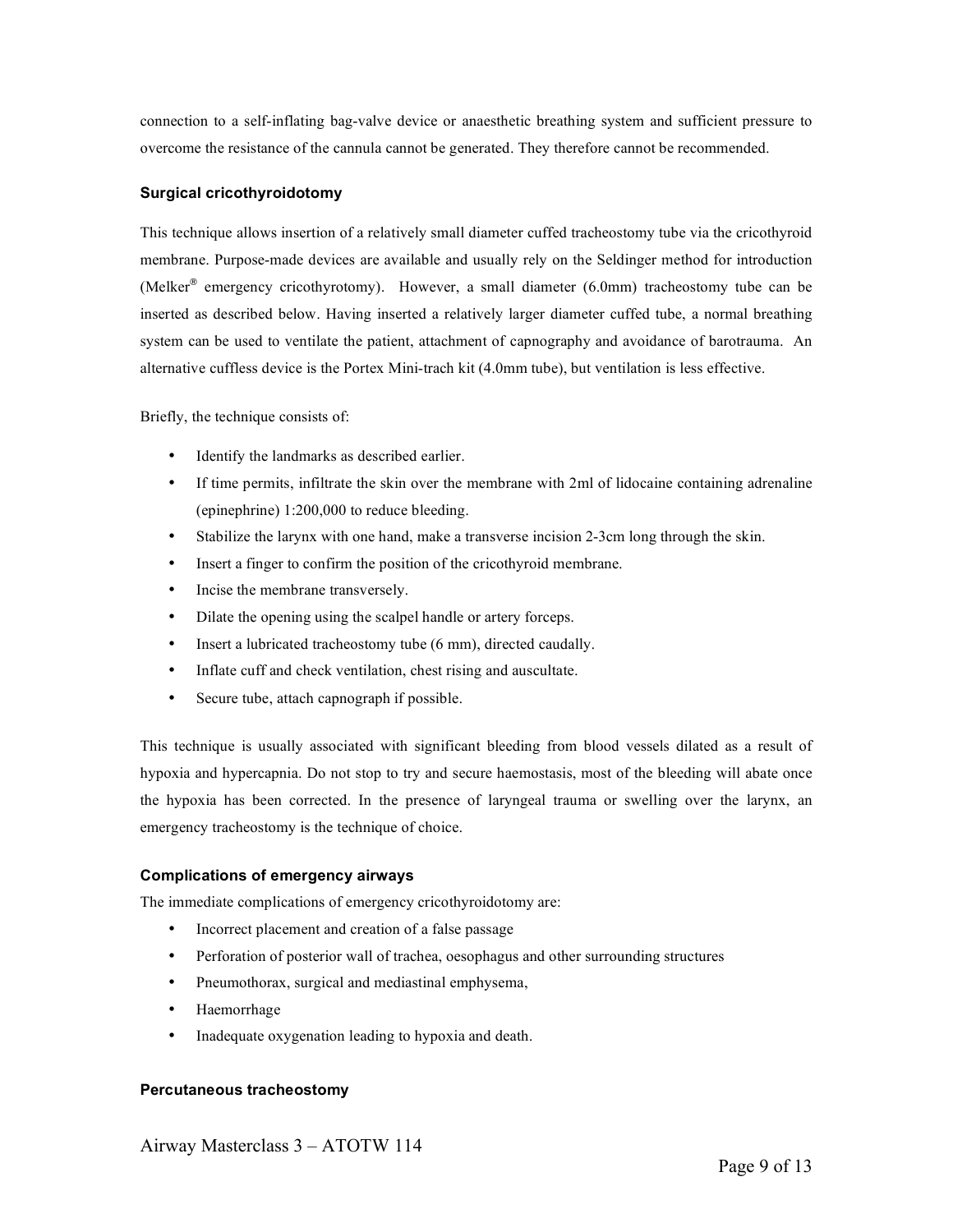This is a common procedure performed on patients within the intensive care unit (ICU) without the need to transfer the critically ill patient to the operating theatre.

Indications:

- Facilitate weaning from positive pressure ventilation and sedation
- Bypass an obstruction of the upper respiratory tract.
- Prevent aspiration from the pharynx or gastrointestinal tract.
- Facilitate removal of secretions by aspiration.
- Facilitate long-term airway management

Conditions in which surgical tracheostomy may be safer than percutaneous tracheostomy:

- Emergency tracheostomy
- Unable to palpate anatomical landmarks, or abnormal anatomy
- Previous neck surgery may distort the anatomy
- Unstable cervical spine fracture
- Malignancy at the site of tracheostomy

Contraindications to percutaneous tracheostomy:

- Localised infection
- Coagulopathy
- PEEP > 15cmH20 and/or high FiO2 requirements
- Factors suggesting surgical tracheostomy safer (see above)
- Raised intracranial pressure

## **PREPARATION**

This is paramount, ensure decision to perform tracheostomy is appropriate and safe. Preparation of equipment and patient takes time (Fig 4). A separate trained anaesthetist for managing both the airway and anaesthesia of the patient is essential. They should be equipped with drugs and instruments for a potentially difficult re-intubation. A total intravenous technique provides smooth anaesthesia for performing the bronchoscopy and tracheostomy, though an inhalation technique is possible.

Ideally, ensure that the patient is fully monitored including end-tidal  $CO<sub>2</sub>$ . The patient should be preoxygenated with 100% oxygen for at least 5 minutes before starting the procedure. The neck is extended by placing a sandbag or similar under the patient's shoulders and the head in a head ring. This brings as much of the trachea as possible into the neck. The thyroid cartilage, cricoid cartilage and first three tracheal rings are identified by palpation. The tracheostomy should ideally pass between the second and third tracheal rings, although a space one higher or lower may be employed. Placing the tracheostomy next to the cricoid, can cause tracheal erosion and long-term problems. Infiltrate the soft tissues of the chosen site for tracheostomy with lidocaine 1% with 1:200,000 adrenaline to reduce bleeding.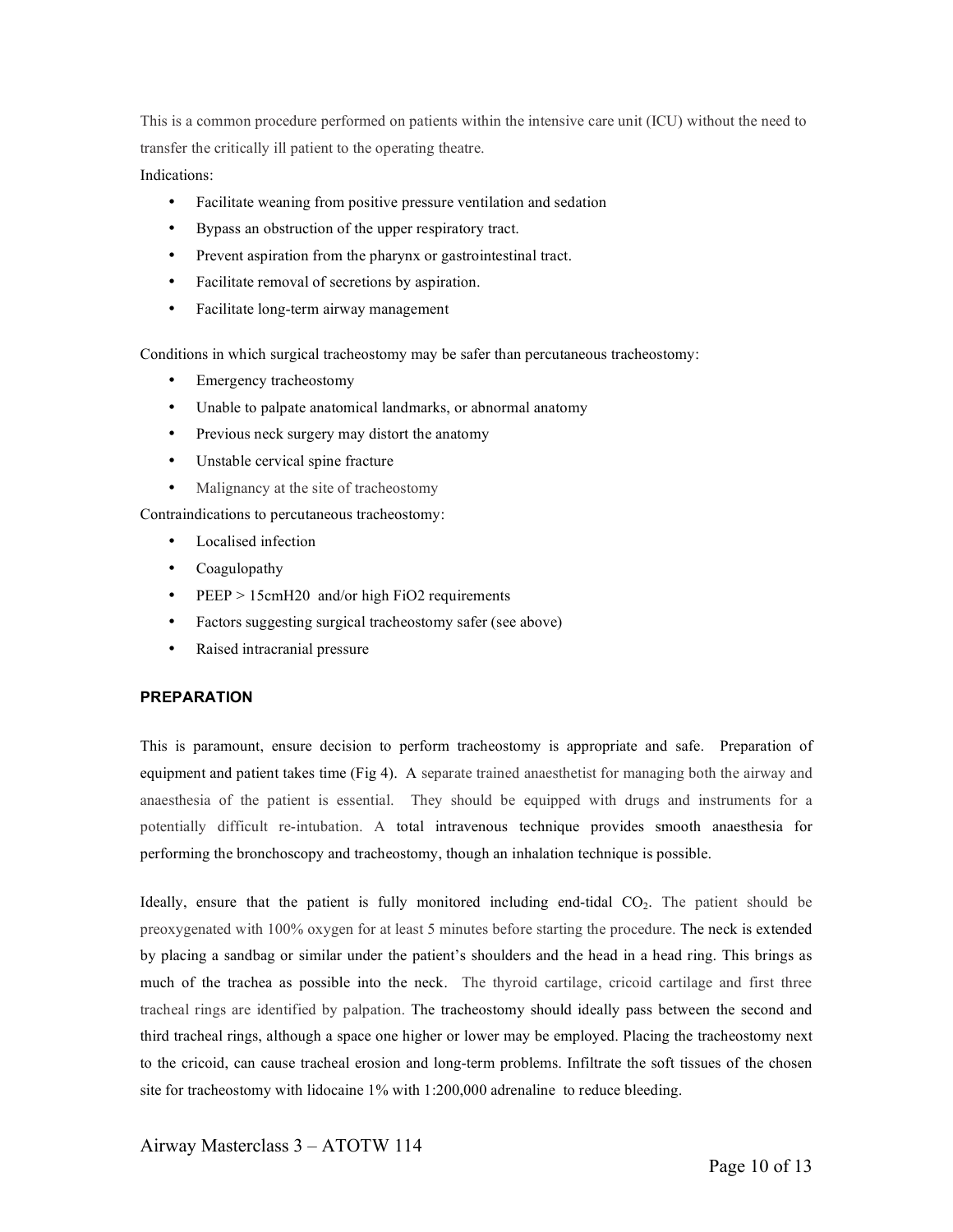

Fig 4. A percutaneous tracheostomy set. Insertion of the tube is based on the Seldinger technique followed by dilatation of the track with the single dilator.

#### **PROCEDURE**

Ideally, this procedure should be conducted with bronchoscopy as described below to increase the success and reduce complications. If a bronchoscope is not available, great care must be taken to ensure that the track created is into the trachea. The risk of misplacement is high, and if there is any doubt, a surgical tracheostomy is a safer option.

Following induction of anaesthesia, the patient is prepped and draped. The bronchoscope is passed through the tracheal tube and the anatomy of the airway visualised. The cuff of the existing tracheal tube is deflated and the tube is withdrawn under direct laryngoscopy until the cuff is seen (necessary to allow unimpeded passage of guide wire and dilator(s) into the trachea). The tracheal tube must then be secured to prevent dislodgement and the cuff reinflated. The bronchoscope is then positioned in the tracheal tube to observe or check that the point of entry of the needle is through the centre of the anterior tracheal wall. Care must be taken not to damage the bronchoscope with the needle. A 2 cm horizontal incision is made with a scalpel blade through the skin. The introducer needle and cannula is then slowly advanced in the midline, through the incision, at 45 degrees to the skin, until air is aspirated from the trachea. The needle is removed, leaving the cannula in the trachea and a J-tipped flexible guidewire is threaded through the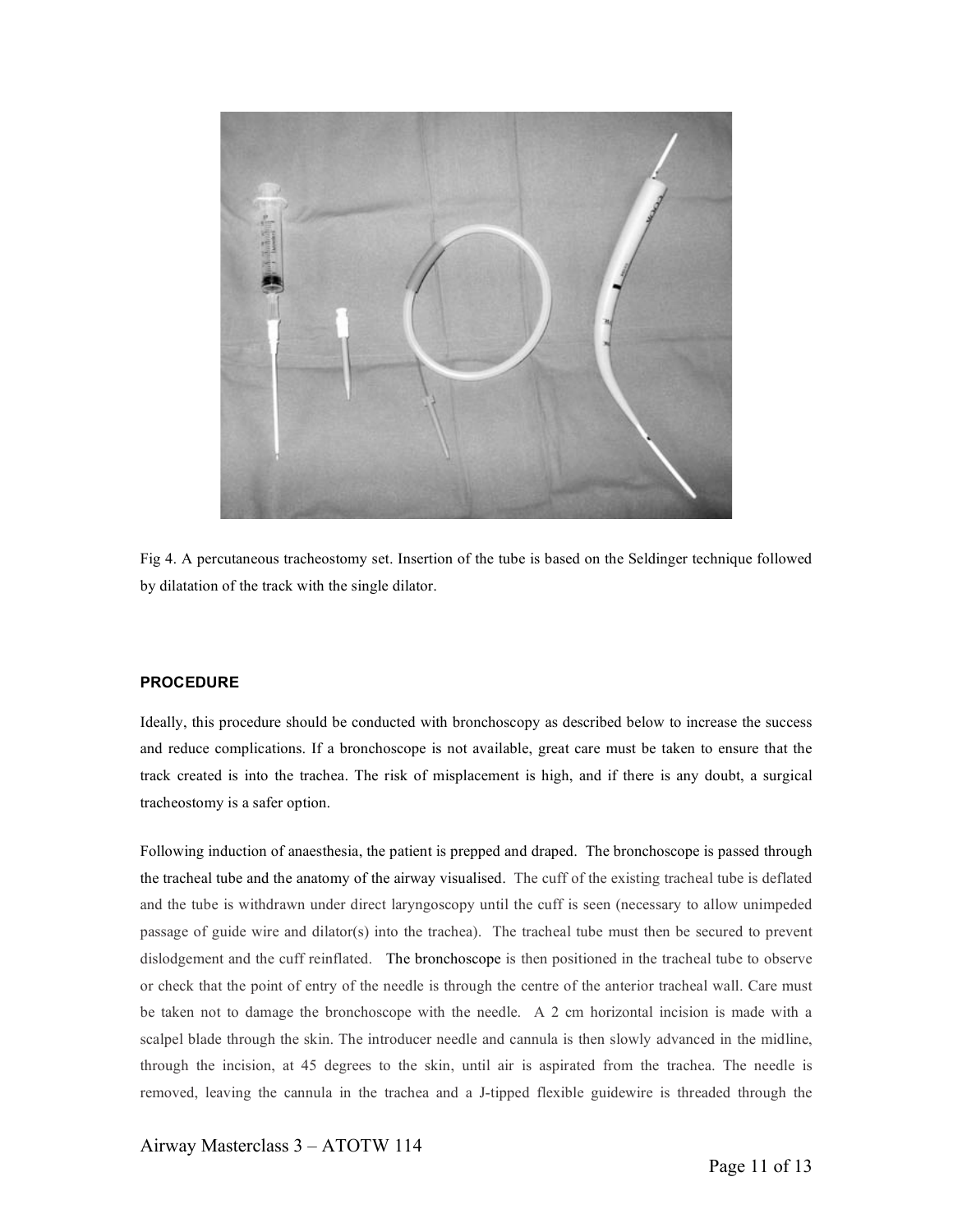cannula into the trachea and the position checked using the bronchscope. Next, a small, firm introducing dilator is slid over the wire, through the soft tissues into the trachea. The dilator is then removed, ensuring that the wire stays in place.

The track is now gradually dilated, using either a single tapered dilator or a series of gradually increasing diameter dilators. If a dilator does not pass easily, often it is the skin that impedes progress, and the incision has to be widened slightly with the scalpel. Once the track is maximally dilated, the tracheostomy tube is inserted over the wire and the wire removed. With the tracheostomy tube in place, the tracheal tube is removed and the ventilator is connected to the tracheostomy. The chest is auscultated for adequate ventilation and the ventilator checked for appropriate tidal volumes and airway pressures. The tracheostomy is then secured with a tie, and the lumen aspirated to remove blood and secretions. Presence of surgical emphysema at the site is also watched for, and chest X-ray is performed to check for tube position and pneumothorax. Alternatively, a bronchoscope can be inserted via the tracheostomy tube into the trachea, and satisfactory position can be confirmed without the need for CXR.

#### **Complications**

#### Early

- Hypoxia during insertion due to failure of ventilation.
- Pneumothorax, pneumomediastinum or creation of a false passage and subcutaneous emphysema due to the placement of the tracheostomy tube in the paratracheal space.
- Damage or injury to the posterior tracheal wall may lead to tracheo-oesophageal fistula.
- Haemorrhage. Major bleeding is unusual. Minor bleeding can usually be controlled by pressure or occasionally a suture. Haemorrhage into the airway is potentially dangerous as it may result in a blood clot obstructing the airway.
- Dislodgement / Accidental decannulation.
- Secondary haemorrhage (infection or erosion of vessels)

#### Late

Subglottic stenosis (lower than surgical tracheostomy).